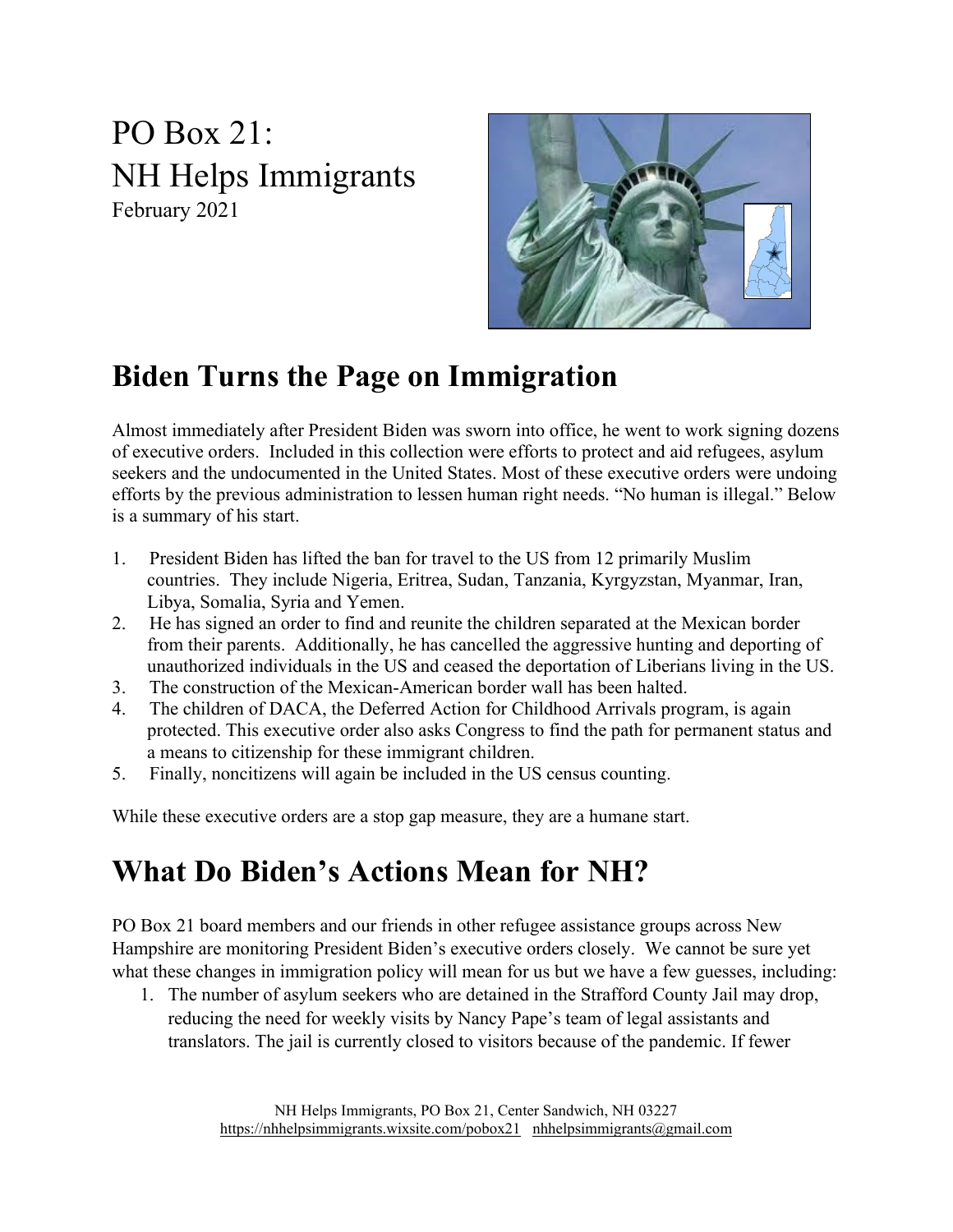people are detained in the future, how will we contact people who still need housing and other assistance?

- 2. The numbers of asylum-seekers may increase significantly as Biden changes policies at the Mexican and Canadian borders. These refugees have little or no social or financial support. However, Biden may reduce the waiting periods for work papers and ICE hearings. Trump increased deportations and doubled waiting periods for work papers.
- 3. Many of Trump's executive orders can be changed immediately. But others will need time for public comment and implementation. Many measures concerning asylum are in the latter category. Meanwhile, Trump appointed judges will remain and they are likely to continue to deal severely with the asylum-seekers.
- 4. Large numbers of refugees will be resettled in the U.S. now by the United Nations. For example, many Syrians from refugee camps in Lebanon and Turkey had already been vetted for settlement in the States before Trump took office. Those people have been stuck in the camps for four years but may now begin to arrive here. These refugees will receive extensive support from the State Dept. and state agencies.
- 5. As Biden brings the U.S. back into the Paris climate change accords, millions of people displaced by rising seas, extreme drought, forest fires and other climate change problems may begin to dream of coming to the United States.

### **What Can We Do?**

Specific planning may have to wait a bit. In the meantime, every person associated with PO Box 21 can help. Here's how:

- 1. Educate your friends and neighbors so they won't be afraid of refugees and immigrants. Talk about our nation's immigrant cultural history. Introduce them to an immigrant or refugee you are helping. Talk about immigrant contributions to our economy and culture.
- 2. Join a host family group in your area. Over the past three or four years, host family groups have developed all over New Hampshire. Keene has a very active group that has brought families from the Mexican border here. The Upper Valley group is working across the Connecticut in both NH and Vermont. Nashua and Manchester both have host family teams. The Seacoast are continues to be a center for helping many people. Here in the Lakes Region and Coos County, a few individuals and families have hosted single refugees. We may need housing for families soon. Contact us if you would like to know more.
- 3. Affordable housing, jobs and mass transportation are going to be needed for families and large numbers of refugees. Large housing units at affordable prices are almost impossible to find in NH's urban areas. Big drafty houses exist out here in Sandwich and in other rural towns. But we have few jobs and poor transportation. Yet, look around. Migrant workers and immigrants are living here, perhaps living under the radar. But they are here. If you have a big house or if you need housekeepers or landscape workers or carpenters, let's put our heads together and build a welcoming community for new Americans.